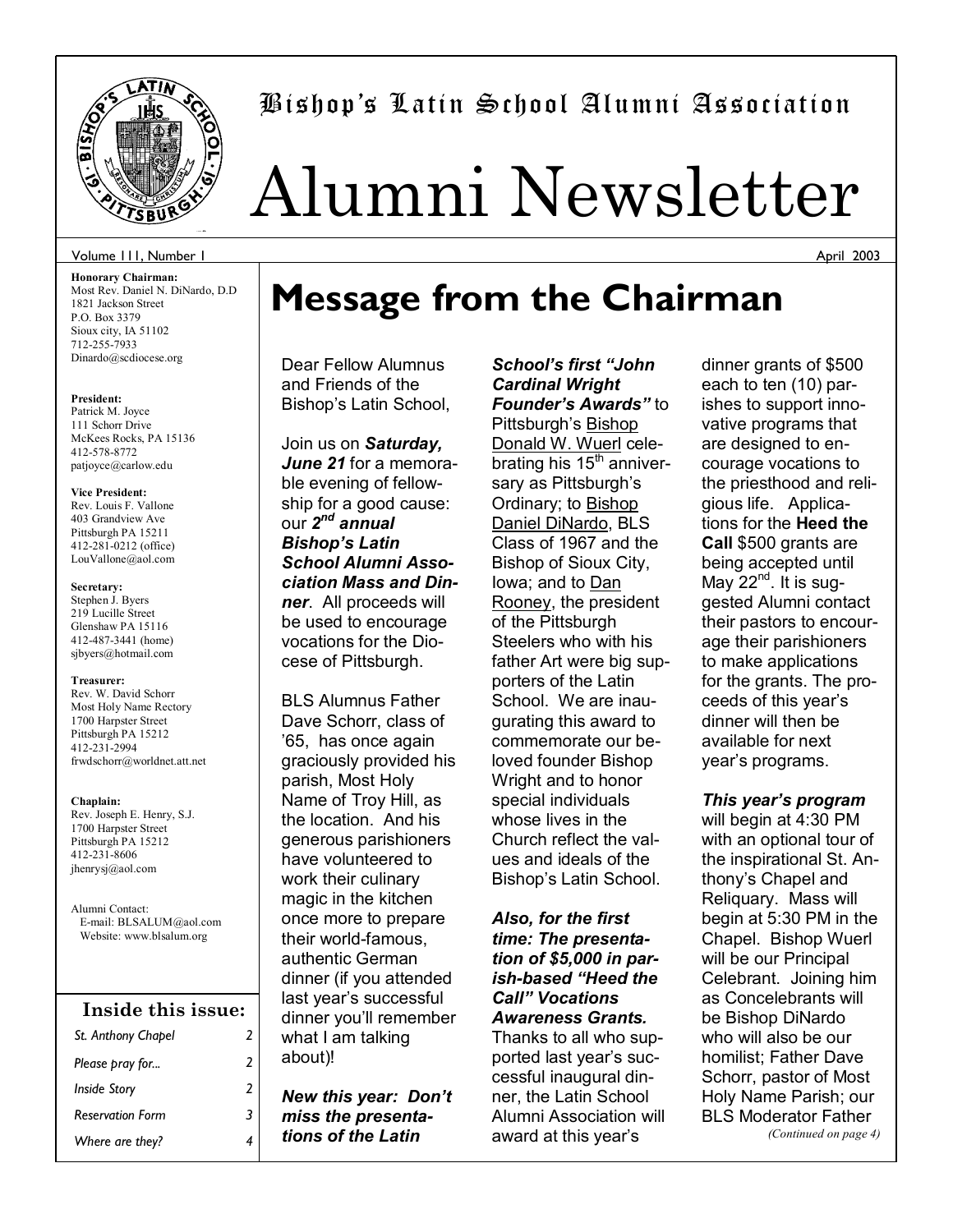# **St. Anthony's Chapel**



The Bishop's Latin School Alumni Association is having its second fund raiser, on Saturday, June 21, 2003. The event, open to the public, will be a Mass, Dinner, and a private tour of St. Anthony's Chapel. It will be Beautifu held at the Most Holy Name of Jesus Church in Pittsburgh's Troy relies of Hill area. Fr. Dave Schorr ('65) has graciously allowed us to use the church's facilities for the dinner, and parishioners have agreed to "take charge" of the evening's event.

St. Anthony's Chapel is dedicated to "The Wonder Worker", St. Anthony of Padua. It has housed a vast collection of over 5,000 relics of the saints for over a hundred years. A large cross holds a splinter of the True Cross, a thorn from the Crown of Thorns, and piece of stone from the Holy Sepulchre. The impressive collection is displayed in beautifully wrought reliquaries, arranged in altars and side cases constructed of hand carved solid walnut. In





addition to the relics, Fr. Mollinger, the first pastor of Most Holy Name of Jesus Church, acquired a life-size set of the Stations of the Cross while on a visit to Europe in the 1890's. These Stations were carved of wood by the artists at the Royal Ecclesiastical Art Establishment of Mayer and Company in Munich, Germany.

There is a Tuesday Mass at 8:30 AM, in the Chapel followed by the St. Anthony Novena, as well as a Novena Service at 7:30 every Tuesday evening.. The Thirteen Tuesdays Novena in honor of St. Anthony of Padua is conducted every year. It concludes on the Tuesday before June 13th, the feast of St. Anthony.

## Please pray for...

## our alumni who have died

Daniel J. Conn, '65 John E. Heidenreich, '65 Richard J. Pater, '65 Paul J. Schratz, '65 Norman A. Van Horne, '65 Roger E. Craska, '66 Anthony Lombardozzi, '66 John F. Reed, '67 Dennis M. Clougherty, '68 Paul R. Kraus, '68 Gregory A. Rybar '68 Kenneth M. Sauers, '68 Robert H. Scheeser, 72 John Urban, '72 [+2002] Jeffrey B. Stokan, '73 [+1996]

## and their relatives who have died

Father, Festus. of Edward Cloonan, '65 Father of Thomas Rodgers, '65 Father, Paul, of Gregory Roup, '65 Brother, Frank, of Fr. John Sweeney, '65 Father, Robert, of Robert Connolly, '67 Aunt, Ann Folcarelli, of Patrick Joyce, '67 Father, Leonard, of Robert Lizik, '68 Father, Henry, of Fr. Henry Krawczyk, '70 Mother, Stella, of Fr. Joseph Koterski, '72 Mother, Florence, of Fr. Dave Schorr Father, Paul of Greg Roup

## and the faculty who have died

Fr. Francis J. Dougherty, S.J. Fr. James F. Gallagher, S.J. Fr. John P. Klein

Fr. George L. Krieger, S.J. Fr. J. Berchmans Lanahan, S.J. Mr. Patrick McShane Fr. J. Vincent Taggart, S.J. Mrs. Delia Reilly (Secretary)

> Requiescant in Pace

## the relatives of alumni who are ill

Mother, Virginia, of Edward Cloonan, '65 Nephew, John, (aged 7) of Mark Cotter,  $2^{\circ}$ Mother, Marie, of Fr. James Ditillo, S.J.,  $65$ Mother, Bee, of Patrick Joyce, '67 Sister, Patty, of Fr. David Schorr, '65 Sister, Cathy McNeilly, of Fr. Louis Vallone, '65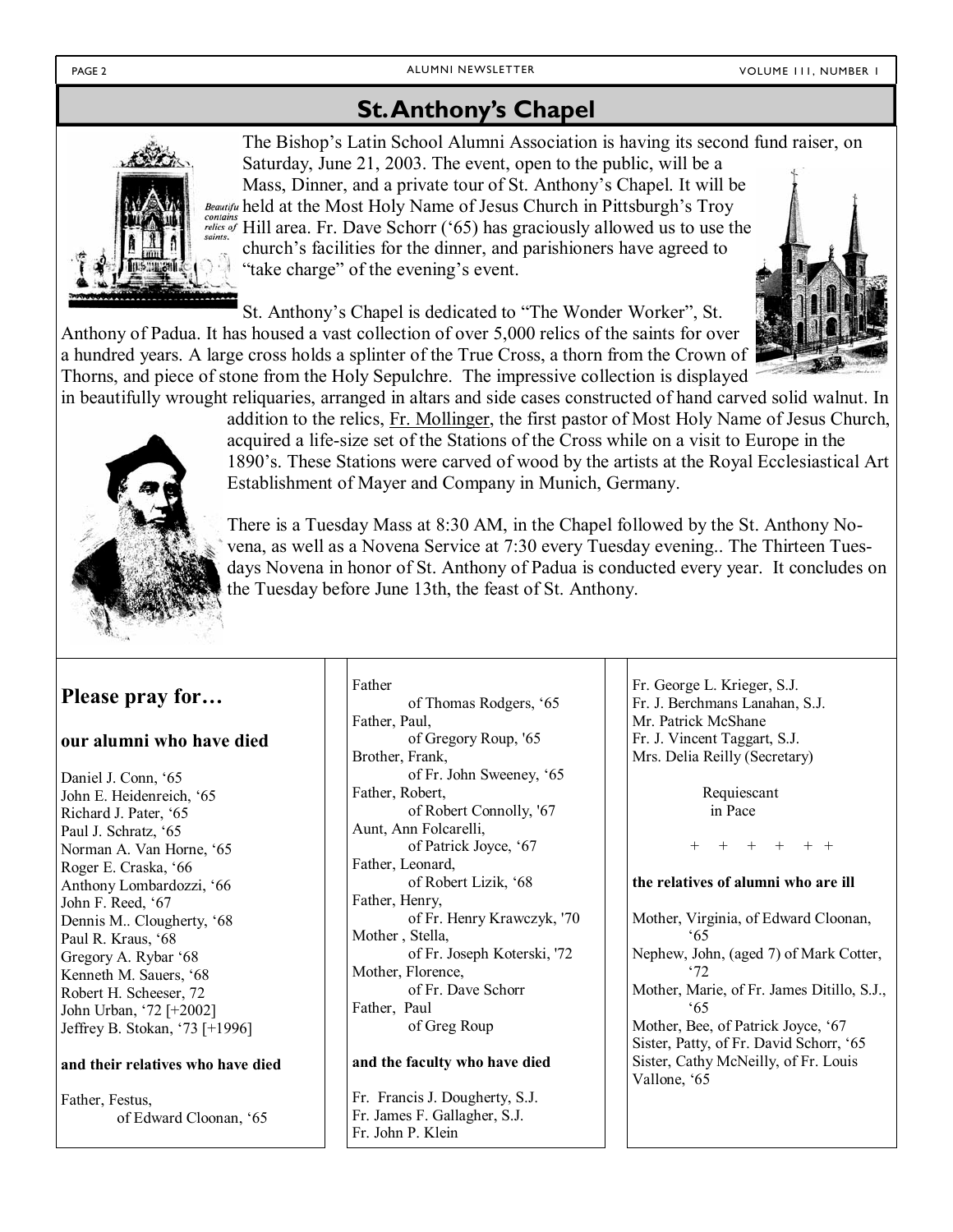# **What have you been doing lately?**

Bishopís Latin School alumni have

developed many career choices after graduation. There are many interesting stories which the association knows about alumni, but there are also many unknown paths which alumni have taken. We would like you to share with us and other



What path have you taken?

alumni the direction your life has taken since you left the hallowed halls of BLS.

Write to the Association c/o Fr. Joe Henry at Most Holy Name Parish with a narrative of where you have been and what you have been doing. If you are not inclined to feature yourself, write about someone you have been in close contact with throughout the intervening years since your graduation.

We hope to include a feature

about an Alumnus in future issues of this newsletter, or an article that includes several alumni and what they're doing now.

The Bishop's Latin School produced a number of priests, but as evidenced by our current focus, it is still fostering vocations.

# **DINNER RESERVATION FORM**

YES, PLEASE ORDER TICKETS @ \$50 FOR THE DINNER & TOUR \$

PLEASE ACCEPT MY ADDITIONAL DONATION \$ TO AID IN THE WORK THE BLS ALUMNI ASSOCIATION'S SUPPORT OF VOCATIONS IN THE DIOCESE

SORRY, I CANNOT ATTEND, BUT PLEASE ACCEPT MY CONTRIBUTION FOR THE ALUMNI AS-SOCIATION \$

TOTAL AMOUNT ENCLOSED:

Make checks payable to "Bishop's Latin School Alumni Association"

NAME:

ADDRESS:\_\_\_\_\_\_\_\_\_\_\_\_\_\_\_\_\_\_\_\_\_\_\_\_\_\_\_\_\_\_\_\_\_\_\_\_\_\_\_\_\_\_\_\_\_\_\_\_\_\_\_

CITY, ST ZIP:\_\_\_\_\_\_\_\_\_\_\_\_\_\_\_\_\_\_\_\_\_\_\_\_\_\_\_\_\_\_\_\_\_\_\_\_\_\_\_\_\_\_\_\_\_\_\_\_

PHONE #  $E\text{-} \text{MAIL}:$ 

**MAIL TO: BLS ALUMNI ASSOCIATION 1700 HARPSTER STREET PITTSBURGH, PA 15212-4393** 

FOR MORE INFORMATION:

CALL: **FR. JOSEPH HENRY, S.J., 412-231-8606** or EMAIL: **JHENRYSJ@AOL.COM**